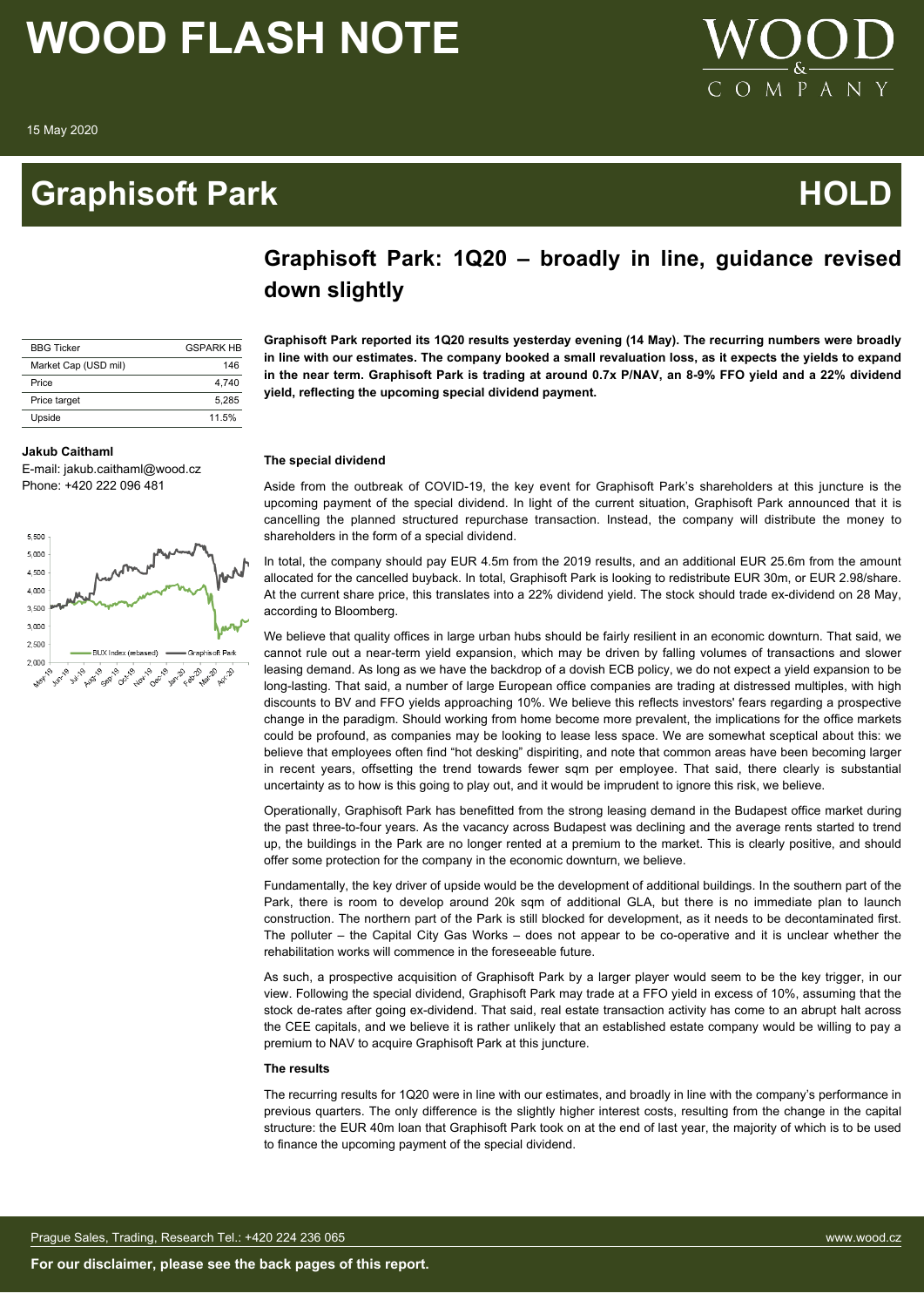

The company generated EUR 2.8m of FFO I during the quarter. At the current share price, this translates into a FFO yield of c.8.5%. The NAV stands at EUR 19.3/share (0.69x P/NAV). Graphisoft Park booked a small revaluation loss (EUR 2m) during the period, driven by expected yield expansion.

| Graphisoft Park: 1Q20 review           |             |             |        |        |             |         |         |             |         |
|----------------------------------------|-------------|-------------|--------|--------|-------------|---------|---------|-------------|---------|
| EUR <sub>m</sub>                       | <b>1Q19</b> | <b>2Q19</b> | 3Q19   | 4Q19   | <b>1Q20</b> | qoq     |         | yoy WOOD    | vs. W   |
| <b>Rental income</b>                   | 3.5         | 3.5         | 3.6    | 3.6    | 3.7         | 3%      | 6%      | 3.6         | 3%      |
| Service charge income                  | 1.4         | 1.3         | 1.2    | 1.5    | 1.4         | $-3%$   | 1%      | 1.4         | 0%      |
| Service charge expense                 | $-1.3$      | $-1.2$      | $-1.1$ | $-1.3$ | $-1.3$      | 1%      | 2%      | $-1.2$      | 5%      |
| Direct property related expenses       | 0.0         | 0.0         | 0.0    | 0.0    | 0.0         | 1.1x    | 16%     | 0.0         | 81%     |
| <b>Net rental income</b>               | 3.6         | 3.6         | 3.7    | 3.8    | 3.8         | 0%      | 5%      | 3.8         | 1%      |
| Operating expenses                     | $-0.3$      | $-0.4$      | $-0.3$ | $-0.4$ | $-0.3$      | $-8%$   | 22%     | $-0.3$      | 8%      |
| Other income (expense)                 | 0.0         | 0.0         | 0.0    | 0.0    | 0.0         | 2.3x    | 1.2x    | 0.0         | n/a     |
| <b>EBITDA</b>                          | 3.4         | 3.2         | 3.4    | 3.4    | 3.5         | 2%      | 5%      | 3.5         | 1%      |
| D&A and revaluation gains              | 3.7         | 0.3         | $-0.5$ | 0.8    | $-2.0$      | $-3.7x$ | $-1.6x$ | 0.0         | n/a     |
| <b>Operating profit</b>                | 7.0         | 3.4         | 3.0    | 4.2    | 1.5         | $-65%$  | $-79%$  | 3.5         | $-58%$  |
| Interest income                        | 0.0         | 0.0         | 0.0    | 0.0    | 0.0         | n/a     | n/a     | 0.0         | n/a     |
| Interest expense                       | $-0.3$      | $-0.3$      | $-0.3$ | $-0.3$ | $-0.5$      | 78%     | 76%     | $-0.5$      | 7%      |
| FX differences - realized              | 0.0         | $-0.1$      | 0.0    | 0.0    | $-0.1$      | 8.4x    | n/a     | 0.0         | n/a     |
| FX differences - not realized          | 0.0         | 0.0         | 0.0    | 0.1    | 0.0         | $-96%$  | $-1.1x$ | $-0.2$      | $-1.0x$ |
| <b>PBT</b>                             | 6.7         | 3.1         | 2.6    | 3.9    | 0.8         | $-80%$  | $-88%$  | 2.8         | $-71%$  |
| Current income tax                     | 0.0         | 0.0         | 0.0    | 0.0    | 0.0         | $-62%$  | 25%     | 0.0         | $-38%$  |
| Deferred income tax                    | 0.0         | 0.0         | 0.0    | 0.0    | 0.0         | n/a     | n/a     | 0.0         | n/a     |
| Profit for the period                  | 6.7         | 3.1         | 2.6    | 3.9    | 0.8         | $-80%$  | $-88%$  | 2.8         | $-71%$  |
| <b>FFO</b> reconciliation              | <b>1Q19</b> | <b>2Q19</b> | 3Q19   | 4Q19   | <b>1Q20</b> | qoq     | yoy     | <b>WOOD</b> | vs. W   |
| Net rental income                      | 3.6         | 3.6         | 3.7    | 3.8    | 3.8         | 0%      | 5%      | 3.8         | 1%      |
| Operating expenses                     | $-0.3$      | $-0.4$      | $-0.3$ | $-0.4$ | $-0.3$      | $-8%$   | 22%     | $-0.3$      | 8%      |
| Other income / expense                 | 0.0         | 0.0         | 0.0    | 0.0    | 0.0         | 2.3x    | 1.2x    | 0.0         | n/a     |
| Net interest expense                   | $-0.3$      | $-0.3$      | $-0.3$ | $-0.3$ | $-0.5$      | 78%     | 76%     | $-0.5$      | 7%      |
| <b>Realized FX differences</b>         | 0.0         | $-0.1$      | 0.0    | 0.0    | $-0.1$      | 8.4x    | n/a     | 0.0         | n/a     |
| FFO I - pre-tax                        | 3.1         | 2.8         | 3.1    | 3.1    | 2.8         | $-9%$   | $-7%$   | 3.0         | $-4%$   |
| Current income tax                     | 0.0         | 0.0         | 0.0    | 0.0    | 0.0         | $-62%$  | 25%     | 0.0         | $-38%$  |
| <b>FFO</b> I                           | 3.0         | 2.8         | 3.1    | 3.1    | 2.8         | $-9%$   | $-7%$   | 2.9         | $-4%$   |
| # of shares (ex.treasury and employee) | 10.1        | 10.1        | 10.1   | 10.1   | 10.1        | 0%      | 0%      | 10.1        | 0%      |
| FFO I / sh                             | 0.30        | 0.28        | 0.30   | 0.31   | 0.28        | $-9%$   | $-7%$   | 0.29        | $-4%$   |
| Annualized FFO yield*                  | 9.1%        | 8.4%        | 9.2%   | 9.3%   | 8.5%        |         |         |             |         |
| <b>NAV</b>                             | 191.1       | 189.5       | 190.9  | 195.3  | 194.9       | 0%      | 2%      |             |         |
| NAV/sh                                 | 19.0        | 18.8        | 18.9   | 19.4   | 19.3        | 0%      | 2%      |             |         |
| P/NAV*                                 | 0.70x       | 0.71x       | 0.70x  | 0.68x  | 0.69x       |         |         |             |         |
|                                        |             |             |        |        |             |         |         |             |         |

Source: Company data, WOOD Research; \*on current share price

 $\frac{1}{2}$ 

#### **The guidance**

Based on the feedback received from its tenants, management believes that the impact on the operations should be relatively limited. After the introduction of the lockdown, working from home has become general practice among its tenants. That said, longer-term teamwork, which requires personal presence from aa social-psychological perspective, also remains important. Therefore, management expects the impact on leasing demand for premium office space to be limited. Management highlighted that the majority of Graphisoft Park's tenants are prestigious and financially stable companies, operating in the information technology or biotechnology industries. According to analysts' expectations, such research and development companies might be less affected by the economic crisis, or it could even have some positive effects on them. Management highlighted that Graphisoft Park is not planning any headcount reduction, and will make sure it continues to maintain and improve the high quality of its office properties.

That said, the company has still updated its forecasts for 2020E and 2021E, as it believes it is reasonable to expect that some of the leasing contracts might not be renewed, resulting in higher vacancy.

The updated management guidance implies that the FFO should reach EUR 11.1m in both 2020E and 2021E, vs. the EUR 11.7m and EUR 11.9m expected previously.

#### **The portfolio**

In line with previous quarters, rents remain at around EUR 15/sqm, and the Park is still nearly fully occupied (97%).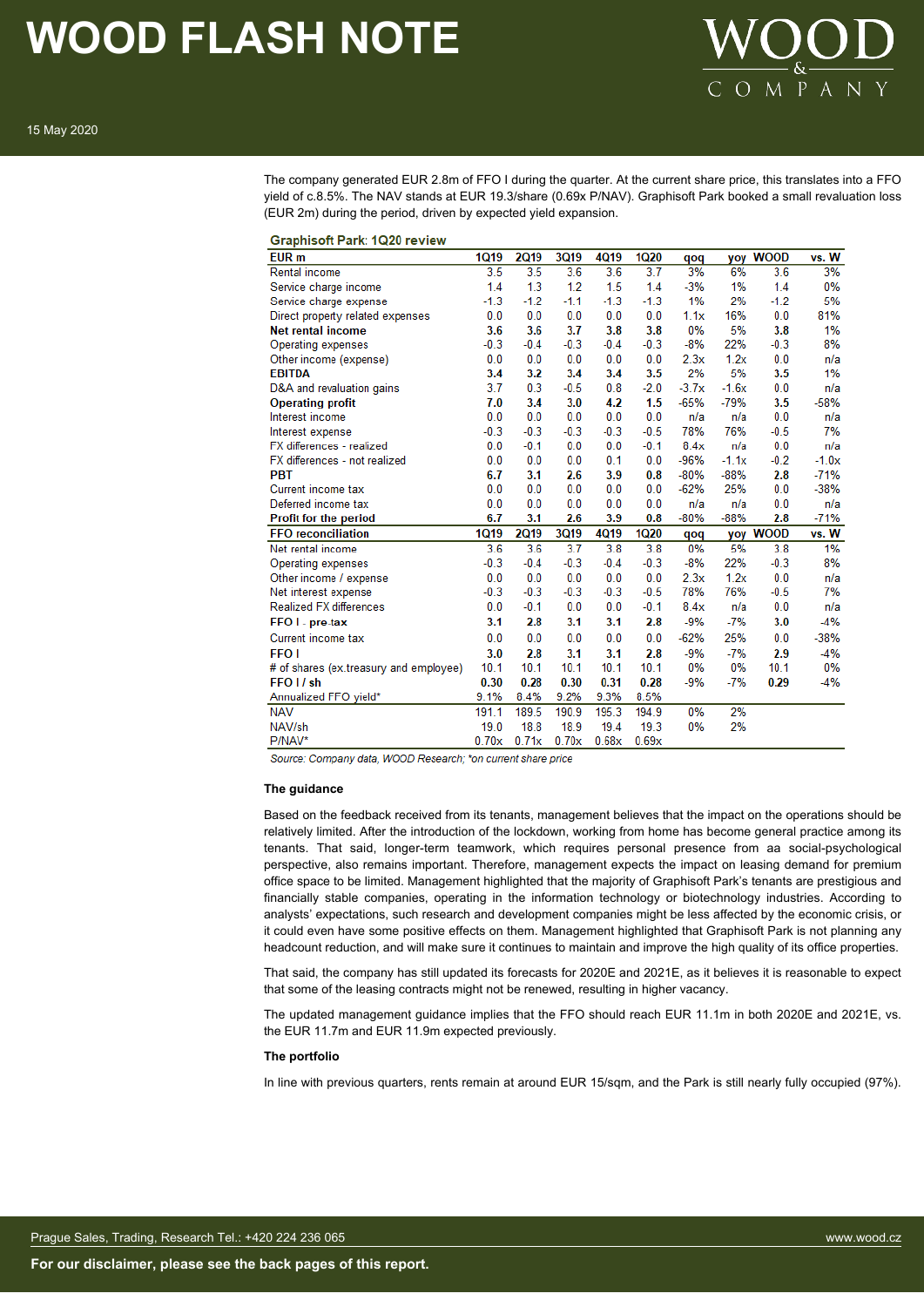

#### 15 May 2020

|  |  | aphisoft Park: GLA of the park at 82k sqm. monthly rents at EUR 15/sqm |
|--|--|------------------------------------------------------------------------|

| Graphisoft Park: GLA of the park at 82k sqm, monthly rents at EUR 15/sqm |        |        |        |        |             |             |        |             |        |             |             |        |
|--------------------------------------------------------------------------|--------|--------|--------|--------|-------------|-------------|--------|-------------|--------|-------------|-------------|--------|
|                                                                          | 4015   | 4016   | 4017   | 1018   | <b>2018</b> | <b>3Q18</b> | 4Q18   | <b>1Q19</b> | 2019   | <b>3Q19</b> | <b>4Q19</b> | 1020   |
| Occupancy                                                                | 98%    | 100%   | 99%    | 99%    | 97%         | 95%         | 95%    | 96%         | 97%    | 97%         | 97%         | 97%    |
| Area/GLA* (sqm)                                                          | 59.000 | 59.000 | 67.000 | 68.000 | 72.000      | 82.000      | 82.000 | 82.000      | 82.000 | 82.000      | 82.000      | 82.000 |
| Rental income (EUR m)                                                    | 2.34   | 2.38   | 2.87   | 2.86   | 2.82        | 3.44        | 3.70   | 3.51        | 3.54   | 3.58        | 3.61        | 3.71   |
| Monthly rents (EUR/sam                                                   | 13.5   | 13.5   | 14.4   | 14.2   | 13.5        | 14.7        | 15.8   | 14.9        | 14.8   | 15.0        | 15.1        | 15.6   |
|                                                                          | .      |        |        |        |             |             |        |             |        |             |             |        |

Source: Company data, WOOD Research

Source: company data, we consume the area between 4Q15 and 4Q17 in order to roughly reflect the different reporting.<br>The have retrospectively adjusted the area by the sqm, which is the difference between the 1Q18 GLA and t

| Year  | BV      | <b>BVPS</b> | <b>Net LTV</b> | Equity | <b>FFO</b> | <b>FFOPS</b> | <b>FFO ROE</b> | P/BV  | <b>FFO</b> | <b>DPS</b> | Div. Yield |
|-------|---------|-------------|----------------|--------|------------|--------------|----------------|-------|------------|------------|------------|
|       | (EUR m) | (EUR)       |                | ratio  | (EUR m)    | (EUR)        |                |       | vield      | (EUR)      |            |
| 2016  | 24      | 2.3         | 65%            | 30%    | 7.2        | 0.71         | 31.1%          | 3.4x  | 9.0%       | 0.25       | 3.2%       |
| 2017  | 26      | 2.6         | 69%            | 25%    | 8.5        | 0.84         | 34.3%          | 4.3x  | 7.5%       | 0.30       | 2.6%       |
| 2018  | 168     | 16.6        | 28%            | 67%    | 9.9        | 0.98         | 10.2%          | 0.7x  | 9.0%       | 0.64       | 5.9%       |
| 2019E | 180     | 17.8        | 37%            | 59%    | 12.0       | 1.19         | 6.9%           | 0.74x | 9.0%       | 2.77       | 20.9%      |
| 2020E | 184     | 18.2        | 36%            | 60%    | 11.1       | 1.10         | 6.1%           | 0.73x | 8.3%       | 0.72       | 5.4%       |
| 2021E | 190     | 18.8        | 34%            | 60%    | 11.1       | 1.10         | 5.9%           | 0.7x  | 8.3%       | 0.71       | 5.4%       |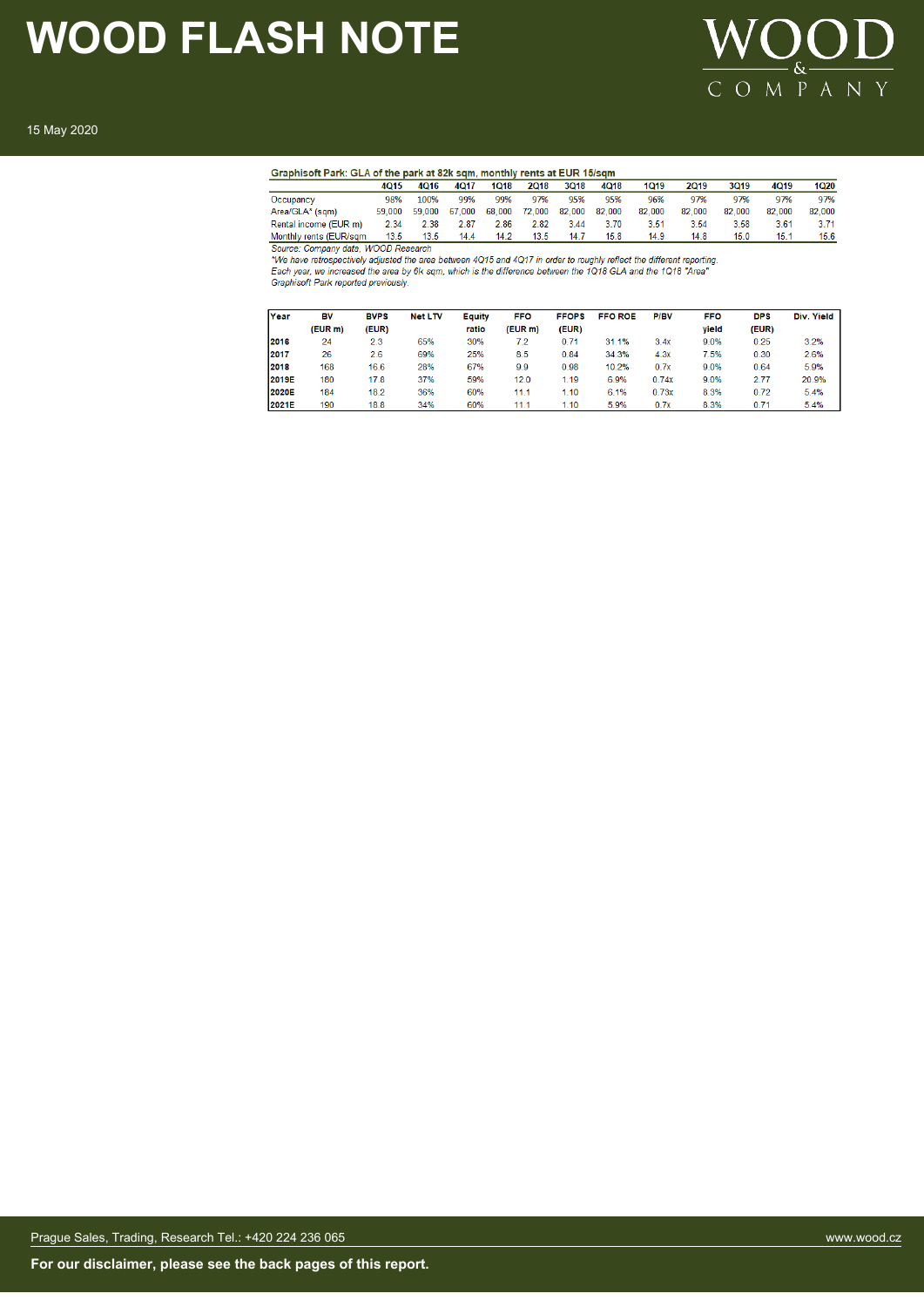

15 May 2020

### **DISCLAIMER**

#### **Important Disclosures**

This investment research is published by WOOD & Company Financial Services, a.s. ("WOOD&Co") and/or one of its branches who are authorised and regulated by the Czech National Bank (CNB) as Home State regulator and in Poland by the Polish Financial Supervision Authority (KNF), in Slovakia by the National Bank of Slovakia (NBS), in Italy by the Companies and Stock Exchange Commisssion (CONSOB) and in the UK by the Financial Conduct Authority (FCA) as Host State regulators.

*This research/commentary was prepared by the assignment of Budapest Stock Exchange Ltd. (registered seat: 1054 Budapest, Szabadság tér 7. Platina torony I. ép. IV. emelet; company registration number: 01-10-044764, hereinafter: BSE) under the agreement which was concluded by and between BSE and WOOD & Company Financial Services, a.s. (registered seat: námstí Republiky 1079/1a, 110 00 Praha 1, Czech Republic; company registration number: 265 03 808, hereinafter: Investment Service Provider).*

BSE shall not be liable for the content of this research/commentary, especially for the accuracy and completeness of the information therein and for the forecasts and conclusions; the Service Provider shall be solely liabl *these. The Service Provider is entitled to all copyrights regarding this research/commentary however BSE is entitled to use and advertise/spread it but BSE shall not modify its content.*

*This research/commentary shall not be qualified as investment advice specified in Point 9 Section 4 (2) of Act No. CXXXVIII of 2007 on Investment Firms and Commodity Dealers and on the Regulations Governing their Activities. Furthermore, this document shall not be qualified as an offer or call to tenders for the purchase, sale or hold of the financial instrument(s) concerned by the research/commentary.*

This investment research was completed on 14/05/2020 at 22:00 CET and disseminated on 15/05/2020 at 07:30 CET

#### WOOD&Co's rating and price target history for Graphisoft Park in the preceding 12-month period:

| Date       | katino | Date                   | $-$                                   |
|------------|--------|------------------------|---------------------------------------|
| 12/06/2019 | BUY    | 5/2019<br>2/06         | $-220$<br>HUF<br>.336<br>$\mathbf{u}$ |
| 03/12/2019 | HOLD   | 12/2019<br>n n<br>"الۍ | 5.285<br><b>HUF</b>                   |

The meanings of remmendations made in WOOD&Co's investment research are as follows:

**BUY:** The stock is expected to generate total returns of over 15% during the next 12 months as measured by the price target.

**HOLD:** The stock is expected to generate total returns of 0-15% during the next 12 months as measured by the price target.

**SELL:** The stock is expected to generate a negative total return during the next 12 months as measured by the price target.

RESTRICTED: Financial forecasts, and/or a rating and/or a price target is restricted from disclosure owing to Compliance or other regulatory/legal considerations such as a blackout period or a conflict of interest.

**NOT RATED:** Suspension of rating after 30 consecutive weekdays where the current price vis-à-vis the price target has been out of the range dictated by the current BUY/HOLD/SELL rating.

**COVERAGE IN TRANSITION**: Due to changes in the Research team, the disclosure of a stock's rating and/or price target and/or financial information are temporarily suspended.

As of the end of the last calendar quarter, the proportion of all WOOD&Co's investment research vis-à-vis the proportion of subject companies that were investment banking clients over the previous 12 months is as follows:

|                                 | <b>BUY</b> | HOLD       | <b>SELL</b> | <b>Restricted</b> | <b>NOT RATED</b> | Coverage in transition |
|---------------------------------|------------|------------|-------------|-------------------|------------------|------------------------|
| <b>Equity Research Coverage</b> | 50%        | 44%        | $\cup$ /0   | .                 | n.a              | $1\%$                  |
| <b>IB Clients</b>               | <b>170</b> | $\sqrt{2}$ | n.a.        | n.a.              | n.a              | n.a.                   |

Any prices of financial instruments quoted in this investment research are taken as of the previous day's market close on the home market unless otherwise stated.

Details of the methodologies used to determine WOOD&Co's price targets and risk assessment related to the achievement of the targets are outlined throughout the most recent substantive report/note on the subject company.

It should be assumed that the risks and valuation methodology presented in daily news or flash notes, and not changing WOOD&Co's estimates or ratings, are as set out in the most recent substantive research report/note on the subject company and can be found on our website at **[https://research.wood.com](https://research.wood.com/)**.

WOOD&Co's policy is to update investment research as it deems appropriate, based on developments in the subject company, sector or market that may have a material impact on the views or opinions stated in the investment research.

#### **WOOD Research Disclosures (as of 15 May 2020)**

| Company                           | <b>Disclosures</b> | Company                      | <b>Disclosures</b> |  |
|-----------------------------------|--------------------|------------------------------|--------------------|--|
| <b>Alior Bank</b>                 | 5                  | Kofola CS                    | 5                  |  |
| AmRest                            | 5                  | Komercni                     | 4.5                |  |
| ANY Security Printing Company PLC | 5                  | Kruk                         | 5                  |  |
| Banca Transilvania                | 5                  | Lotos                        | 5                  |  |
| <b>Bank of Cyprus</b>             | 4                  | Medl ife                     | 4                  |  |
| <b>BRD</b>                        | 5                  | <b>MONETA Money Bank</b>     | 5                  |  |
| <b>Bucharest Stock Exchange</b>   | 5                  | <b>NLB Group</b>             | 1, 2, 3            |  |
| Santander Bank Polska             | 5                  | <b>O2 Czech Republic</b>     | 1, 2, 4, 5         |  |
| <b>CCC</b>                        | 5                  | <b>OMV Petrom</b>            | 5                  |  |
| <b>CD Projekt</b>                 | 5                  | Orange PL                    | 5                  |  |
| CE <sub>Z</sub>                   | 5                  | Pekao                        | 4,5                |  |
| <b>CME</b>                        | 5                  | PGE                          | 5                  |  |
| Dino                              | 5                  | <b>PGNIG</b>                 | 5                  |  |
| <b>DO&amp;CO</b>                  | 5                  | <b>Philip Morris CR</b>      | 5                  |  |
| Electrica                         | 5                  | <b>PKN Orlen</b>             | 5                  |  |
| <b>Erste Group Bank</b>           | 5                  | <b>PKO BP</b>                | 4.5                |  |
| Eurobank                          | 4                  | <b>Purcari Wineries</b>      | 1, 2, 3, 4         |  |
| Eurocash                          | 4,5                | PZU                          | 4,5                |  |
| Fortuna                           | 5                  | Romgaz                       | 5                  |  |
| <b>Fondul Proprietatea</b>        | 4,5                | Santander Bank Polska        | 5                  |  |
| <b>Graphisoft Park</b>            | 5                  | Siauliu Bankas               | 1, 4               |  |
| <b>ING BSK</b>                    | 5                  | Tauron                       | 5                  |  |
| Kazatomprom                       | 5                  | Transelectrica               | 5                  |  |
| Kernel                            | 5                  | Transgaz                     | 5                  |  |
| Kety                              | 5                  | <b>Warsaw Stock Exchange</b> | 5                  |  |
| <b>KGHM</b>                       | 5                  |                              |                    |  |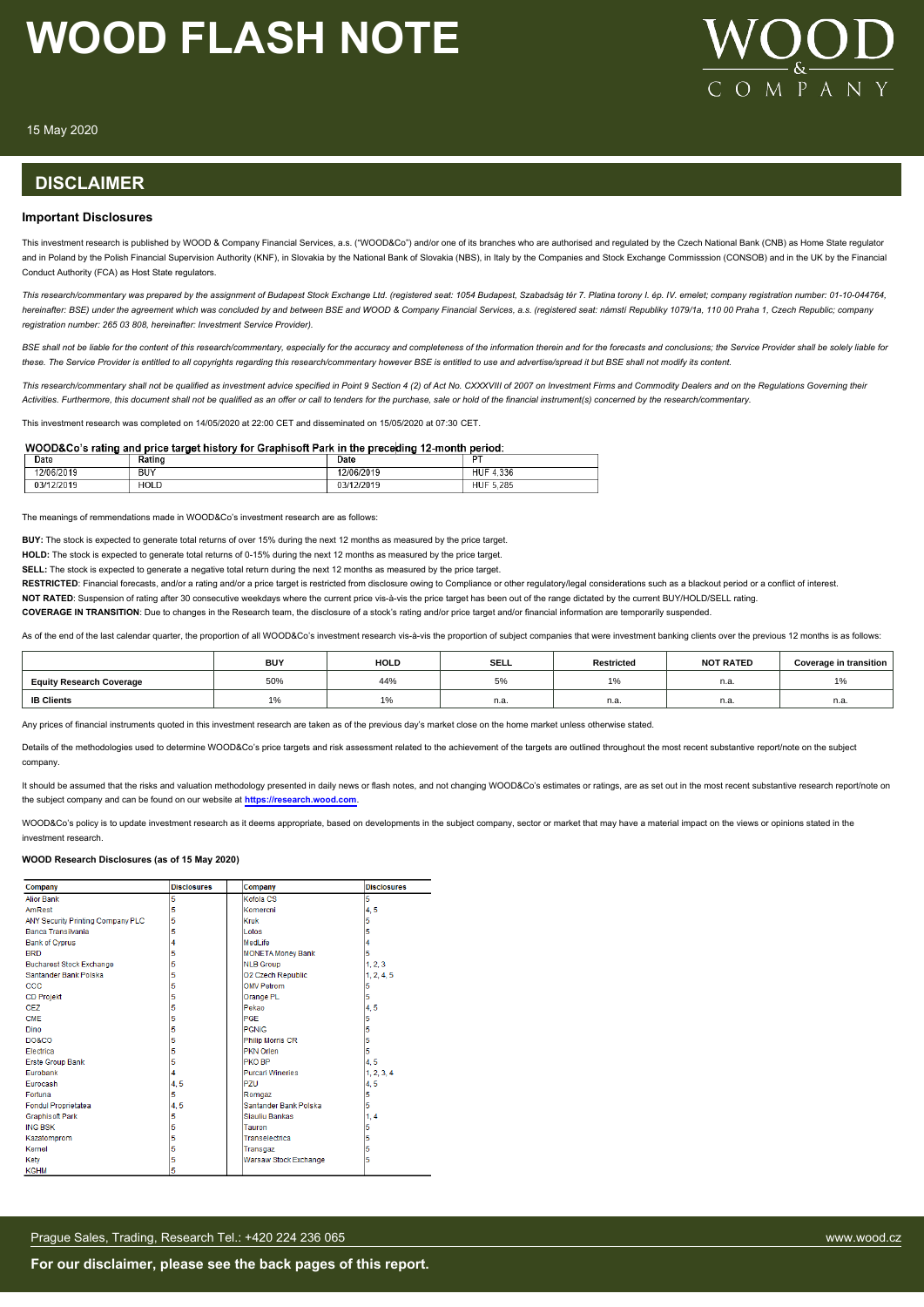

#### 15 May 2020

#### **Description**

- The company currently is, or in the past 12 months was, a client of WOOD & Co or any of its affiliates for the provision of corporate finance/investment banking services.
- 2 In the past 12 months, WOOD & Co or any of its affiliates have received compensation for corporate finance/investment banking services from the company
- 3 In the past 12 months, WOOD & Co or any of its affiliates have been lead manager or co-lead manager of a publicly disclosed offer of the company's financial instruments.
- 4 In the past 12 months, WOOD & Co or any of its affiliates have acted as broker to the company
- 5 WOOD & Co or any of its affiliates are market maker(s) or liquidity provider(s) in relation to financial instruments of the company.
- 6 In the past 12 months, WOOD & Co or any of its affiliates have provided to the company any services set out in Sections A and B or Annex I to the Directive 2014/65/EU of the European Parliament and of the
- Council, other than services listed under points 1, 3, 4 or 5 above, or received compensation for such services from the company. The authoring analyst or any individual involved in the preparation of this investment research have purchased/received shares in the company prior to a public offering of those shares; and the price at which they were acquired along with the date of acquisition are disclosed above.
- 8 The authoring analyst or any individual involved in the preparation of this investment research has a direct ownership position in securities issued by the company.
- 9 A partner, director, officer, employee or agent of WOOD & Co and its affiliates, or a member of his/her household, is an officer, or director, or serves as an advisor or board member of the company
- 10 WOOD & Co or its affiliates hold a net long or short position exceeding the threshold of 0,5% of the total issued share capital of the company, calculated in accordance with Article3 of Regulation (EU) No 236/2012 and with Chapters III and IV of Commission Delegated Regulation (EU) No 918/2012.
- 11 The company owns more than 5% of the total issued share capital in WOOD & Co or any of its affiliates.

The authoring analysts who are responsible for the preparation of this investment research have received (or will receive) compensation based upon (among other factors) the overall profits of WOOD&Co, which includes corporate finance/investment banking, sales and trading and principal trading revenues. However, such authoring analysts have not received, and will not receive, compensation that is directly based upon or linked to one or more specific activities, or to recommendations contained in the investment research. One factor in equity research analyst compensation is arranging corporate access events/meetings een institutional clients and the management teams of covered companies (with the company management being more likely to participate when the analyst has a positive view of the company).

WOOD&Co and its affiliates may have a corporate finance/investment banking or other relationship with the company that is the subject of this investment research and may trade in any of the designated investments mentioned herein either for their own account or the accounts of their clients, in good faith or in the normal course of market making. Accordingly, WOOD&Co or their affiliates, principals or employees (other than the authoring analyst(s) who prepared this investment research) may at any time have a long or short position in any such designated investments, related designated investments or in options, futures or other derivative instruments based thereon.

WOOD&Co manages conflicts of interest arising as a result of preparation and publication of research through its use of internal databases, notifications by the relevant employees and Chinese Walls as monitored by Compliance. For further details, please see our website at **https://www.wood.cz/mifid-information/**.

The information contained in this investment research has been compiled by WOOD&Co from sources believed to be reliable, but (with the exception of the information about WOOD&Co) no representation or warranty, express or implied, is made by WOOD&Co, its affiliates or any other person as to its fairness, accuracy, completeness or correctness. WOOD&Co has not independently verified the facts, assumptions, and estimates contained herein. All estimates, opinions and other information contained in this investment research constitute WOOD&Co' judgement as of the date of this investment research, are subject to change without notice and are provided in good faith but without legal responsibility or liability.

WOOD&Co salespeople, traders, and other professionals may provide oral or written market commentary or trading strategies to our clients and our proprietary trading desk that reflect opinions that are contrary to the opinions expressed in this investment research. WOOD&Co's affiliates, proprietary trading desk and investing businesses may make investment decisions that are inconsistent with the recommendations or views expressed in this investment research.

This investment research is provided for information purposes only and does not constitute or form part of an offer or invitation or solicitation to engage in investment activity or to buy or sell any designated investments discussed herein in any jurisdiction. As a result, the designated investments discussed in this investment research may not be eligible for offer or sale in some jurisdictions. This investment research is not, and under no circumstances should be construed as, a solicitation to act as a securities broker or dealer in any jurisdiction by any person or company that is not legally permitted to carry on the business of a securities broker or dealer in that jurisdiction.

This investment research is prepared for general circulation to WOOD&Co's clients and does not have regard to the investment objectives, financial situation or particular needs of any particular person. Investors should consider this report as only a single factor in making their investment decision and obtain advice based on their own individual circumstances before making an investment decision. To the fullest extent permitted by law, none of WOOD&Co, its affiliates or any other person accepts any liability whatsoever for any direct or consequential loss arising from or in connection with the use of this investment research.

#### **For United Kingdom or European Residents:**

This investment research is only for persons who are eligible counterparties or professional clients within the meaning of Directive 2014/65/EU of the European Parliament and of the Cpinsil of 15 May 2014 on markets in financial instruments and amending Directive 2002/92/EC and Directive 2011/61/EU and is exempt from the general restrictions in section 21 of the Financial Services and Markets Act 2000 (or any analogous legislation) on the communication of invitations or inducements to engage in investment activity on the grounds that it is being distributed in the United Kingdom only to persons of a kind described in Article 19(5) (Investment Professionals) and 49(2) (High Net Worth companies, unincorporated associations etc) of the Financial Services and Markets Act 2000 (Financial Promotion) Order 2005 (as amended). It is not intended to be distributed or passed on, directly or indirectly, to any other class of persons. This material is not for distribution in the United Kingdom or Europe to retail clients, as defined under the rules of the Financial Conduct Authority.

#### **For United States Residents:**

This investment research distributed in the United States by WOOD&Co, and in certain instances by Brasil Plural Securities LLC ("Brasil Plural"), a U.S registered broker dealer, only to "major U.S. institutional investors", as defined under Rule 15a-6 promulgated under the U.S. Securities Exchange Act of 1934, as amended, and as interpreted by the staff of the U.S. Securities and Exchange Commission ("SEC"). This investment research is not intended for use by any person or entity that is not a major U.S institutional investor. If you have received a copy of this research and are not a major U.S institutional investor, you are instructed not to read, rely on or reproduce the contents hereof, and to destroy this research or return it to WOOD&Co or to Brasil Plural. Analyst(s) preparing this report are employees of WOOD&Co who are resident outside the United States and are not associated persons or employees of any U.S. registered broker-dealer. Therefore the analyst(s) are not be subject to Rule 2711 of the Financial Industry Regulatory Authority ("FINRA") or to Regulation AC adopted by SEC which, among other things, restrict communications with a subject company, public appearances and personal trading in securities by a research analyst. Any major U.S Institutional investor wishing to effect transactions in any securities referred to herein or options thereon should do so by contacting a representative of Brasil Plural. Brasil Plural is a broker-dealer registered with the SEC and a member of FINRA and the Securities Investor Protection Corporation. Its address is 545 Madison Avenue, 8th Floor, New York, NY 10022 and its telephone number is 212-388-5613. WOOD&Co is not affiliated with Brasil Plural or any other U.S registered broker-dealer.